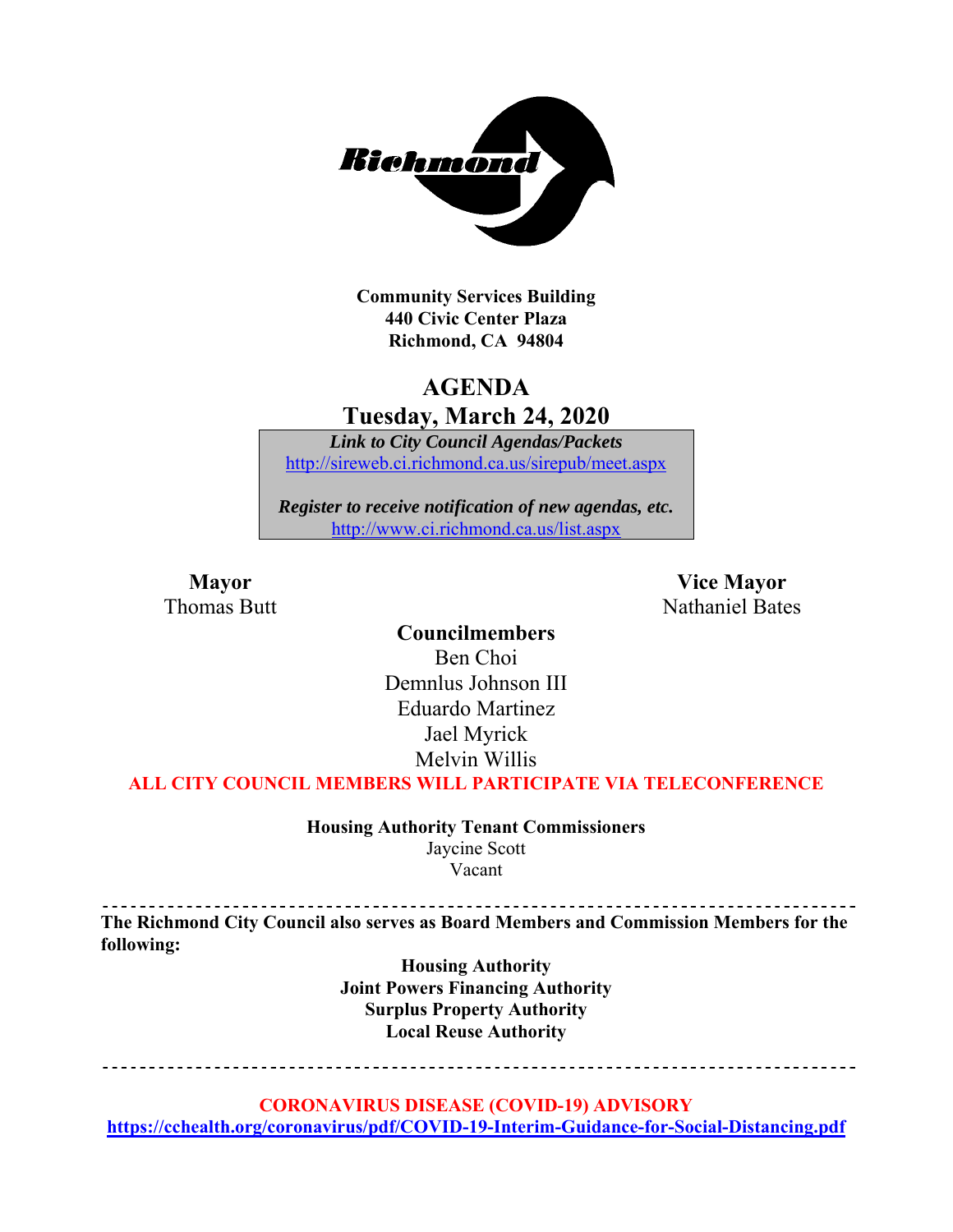On March 16, 2020, the Health Officer of Contra Costa County issued an Order through April 7, 2020, that directed that all individuals living in the County to shelter at their place of residence except that they may leave to provide or receive certain essential services or engage in certain essential activities and work for essential businesses and governmental services.

On March 17, 2020, Governor Gavin Newsom issued Executive Order N-29-20, authorizing legislative bodies to hold public meetings via teleconferencing. Executive Order N-29-20 further provides that a legislative body that holds a meeting via teleconference and allows members of the public to observe and address the meeting telephonically or otherwise electronically, consistent with notice and accessibility requirements as set forth in the Order, shall have satisfied any requirement that the body allow members of the public to attend the meeting and offer public comment. Such a body need not make available any physical location from which members of the public may observe the meeting and offer public comment.

DUE TO THE SHELTER IN PLACE ORDER AND GOVERNOR NEWSOM'S EXECUTIVE ORDER, WE ARE REVISING THE AGENDA TO INCLUDE ONLY URGENT, TIME SENSITIVE, AND/OR ROUTINE CONSENT CALENDAR ITEMS. Additionally, attendance at the meeting will be limited to Council members, City of Richmond staff, and members of the news media. Public comment will be confined to items appearing on the agenda and will be limited to written communication as provided below. Consistent with Executive Order N-29-20, this meeting will utilize teleconferencing only.

How to watch the meeting from home:

- 1. KCRT Comcast Channel 28 or AT&T Uverse Channel 99
- 2. Livestream online at http://www.ci.richmond.ca.us/3178/KCRT-Live

We will only accept written public comments. All comments received by 4:00 p.m. on Tuesday, March 24, 2020, will be provided to the City Council via e-mail, considered a public record, be put into the record, and considered before Council action. Comments can be submitted via email to cityclerkdept@ci.richmond.ca.us. Please include the agenda item number and title in the email subject line.

For future meetings, the City is working on additional ways for the public to submit comments.

During the pendency of the Executive Order N-29-20, the language in this Advisory portion of the agenda supersedes any language below in the meeting procedures contemplating in-person public comment.

#### **COMMUNICATION ACCESS INFORMATION:**

**This meeting is being held in a wheelchair accessible location. To request disability-related accommodation(s) to participate in the meeting, including auxiliary aids or services, please contact Bruce Soublet, ADA Coordinator, at (510) 620-6509 at least three business days before the meeting date.**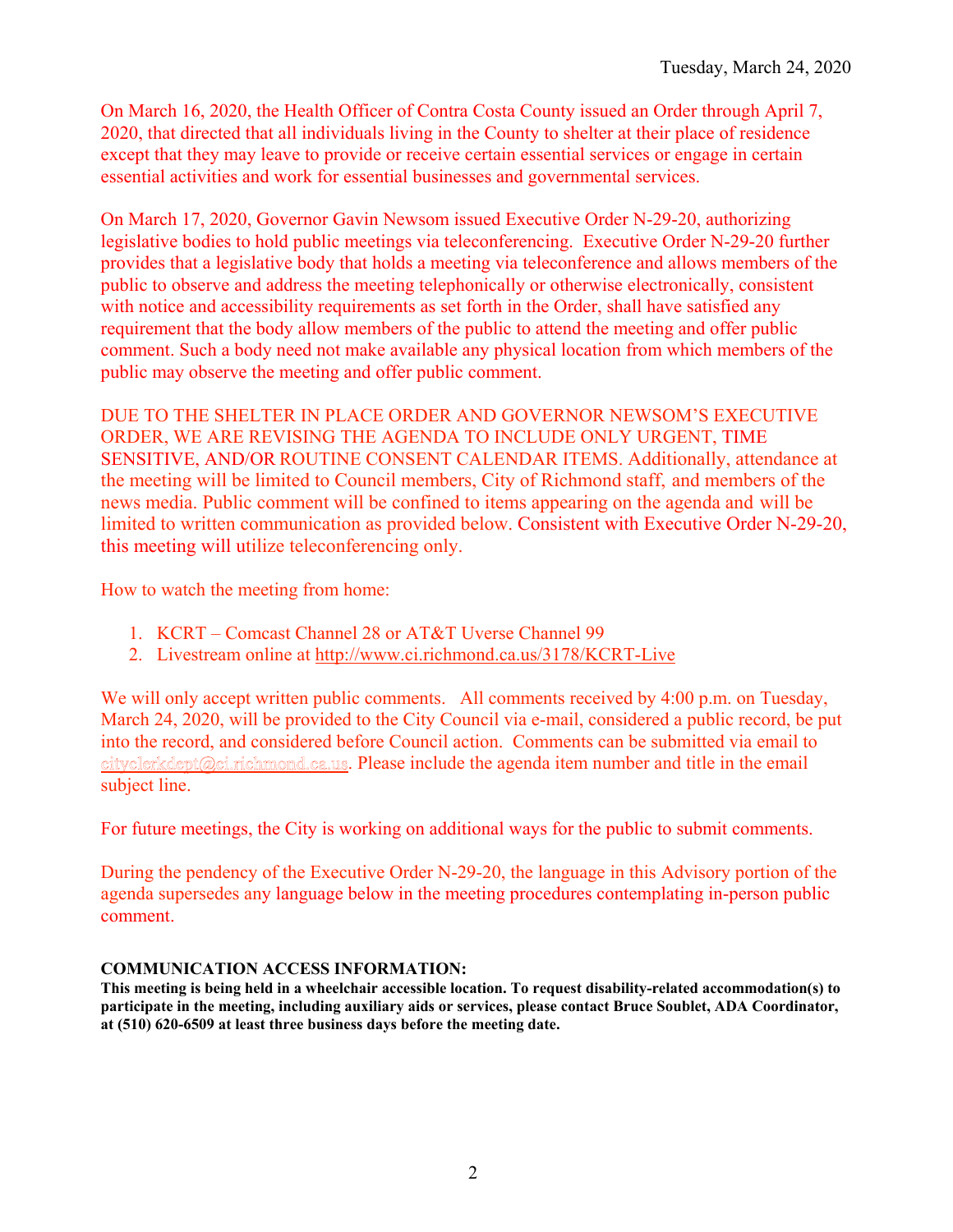# **MEETING PROCEDURES**

The City of Richmond encourages community participation at its City Council meetings and has established procedures that are intended to accommodate public input in a timely and time-sensitive way. As a courtesy to all members of the public who wish to participate in City Council meetings, please observe the following procedures:

**PUBLIC COMMENT ON AGENDA ITEMS:** Anyone who desires to address the City Council on items appearing on the agenda must complete and file a pink speaker's card with the City Clerk **prior** to the City Council's consideration of the item. Once the City Clerk has announced the item, no person shall be permitted to speak on the item other than those persons who have submitted their names to the City Clerk. Your name will be called when the item is announced for discussion. **Each speaker will be allowed up to TWO (2) MINUTES to address the City Council on NON-PUBLIC HEARING items listed on the agenda. Speakers are allowed up to THREE (3) minutes on PUBLIC HEARING items.** 

**OPEN FORUM FOR PUBLIC COMMENT:** Individuals who would like to address the City Council on matters not listed on the agenda or on items remaining on the consent calendar may do so under Open Forum. All speakers must complete and file a pink speaker's card with the City Clerk **prior** to the commencement of Open Forum. The amount of time allotted to individual speakers shall be determined based on the number of persons requesting to speak during this item. **The time allocation for each speaker will be as follows:** 15 or fewer speakers, a maximum of 2 minutes; 16 to 24 speakers, a maximum of 1 and one-half minutes; and 25 or more speakers, a maximum of 1 minute.

## **SPEAKERS ARE REQUESTED TO OCCUPY THE RESERVED SEATS IN THE FRONT ROW BEHIND THE SPEAKER'S PODIUM AS THEIR NAME IS ANNOUNCED BY THE CITY CLERK.**

**CONSENT CALENDAR:** Consent Calendar items are considered routine and will be enacted, approved or adopted by one motion unless a request for removal for discussion or explanation is received from the audience or the City Council. A member of the audience requesting to remove an item from the consent calendar that is sponsored by City staff must first complete a speaker's card and discuss the item with a City staff person who has knowledge of the subject material **prior** to filing the card with the City Clerk and **prior** to the City Council's consideration of Agenda Review. Councilmembers who request to remove an item from the consent calendar must do so during Agenda Review. An item removed from the Consent Calendar may be placed anywhere on the agenda following the City Council's agenda review.

**CONDUCT AT MEETINGS:** Richmond City Council meetings are limited public forums during which the City strives to provide an open, safe atmosphere and promote robust public debate. Members of the public, however, must comply with state law, as well as the City's laws and procedures and may not actually disrupt the orderly conduct of these meetings. The public, for example, may not shout or use amplifying devices, must submit comment cards and speak during their allotted time, may not create a physical disturbance, may not speak on matters unrelated to issues within the jurisdiction of the City Council or the agenda item at hand, and may not cause immediate threats to public safety.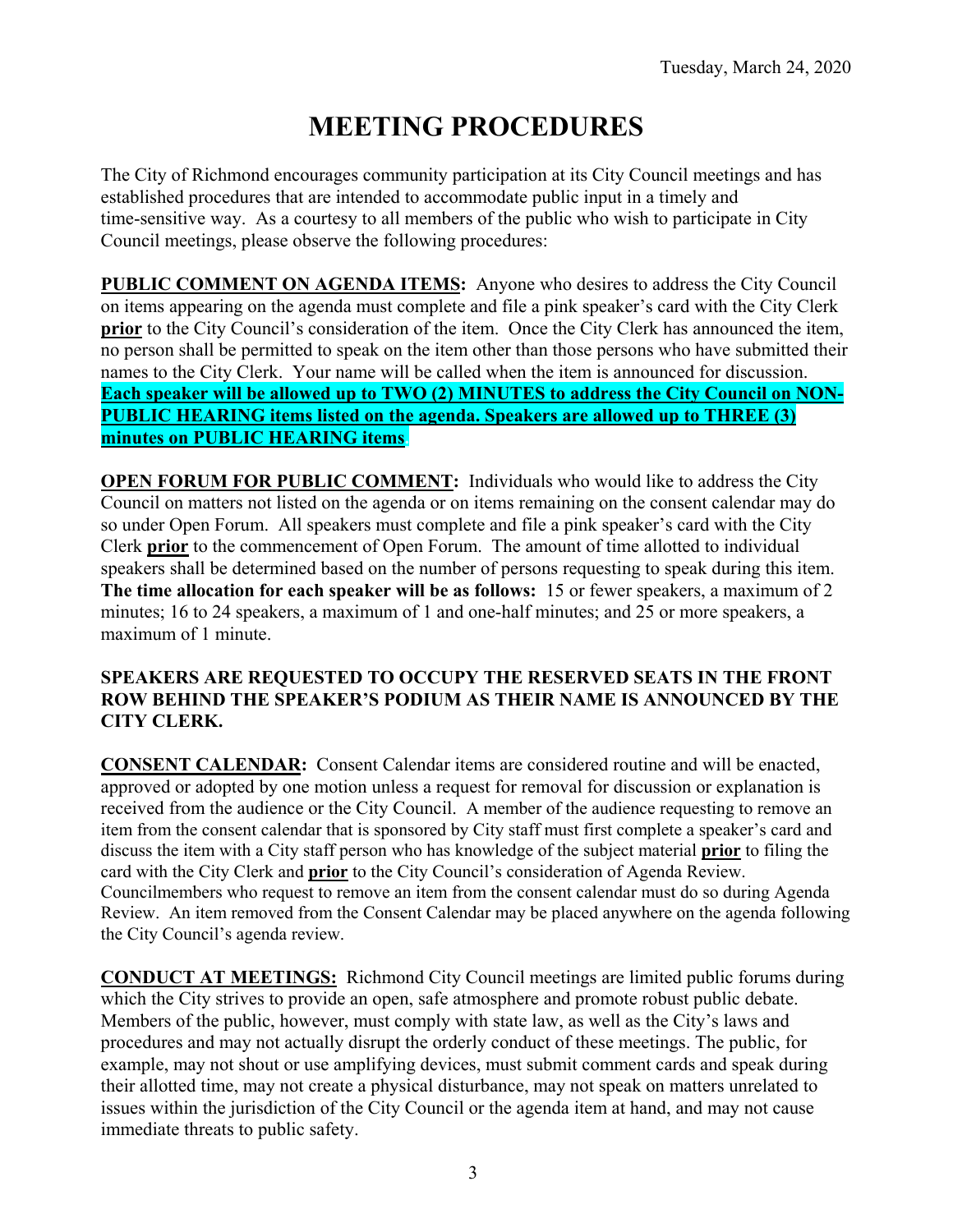**CITY HARASSMENT POLICY:** The City invites public comment and critique about its operations, including comment about the performance of its public officials and employees, at the public meetings of the City Council and boards and commissions. However, discriminatory or harassing comments about or in the presence of City employees, even comments by third parties, may create a hostile work environment, if severe or pervasive. The City prohibits harassment against an applicant, employee, or contractor on the basis of race, religious creed, color, national origin, ancestry, physical disability, medical condition, mental disability, marital status, sex (including pregnancy, childbirth, and related medical conditions), sexual orientation, gender identity, age or veteran status, or any other characteristic protected by federal, state or local law. In order to acknowledge the public's right to comment on City operations at public meetings, which could include comments that violate the City's harassment policy if such comments do not cause an actual disruption under the Council Rules and Procedures, while taking reasonable steps to protect City employees from discrimination and harassment, City Boards and Commissions shall adhere to the following procedures. If any person makes a harassing remark at a public meeting that violates the above City policy prohibiting harassment, the presiding officer of the meeting may, at the conclusion of the speaker's remarks and allotted time: (a) remind the public that the City's Policy Regarding Harassment of its Employees is contained in the written posted agenda; and (b) state that comments in violation of City policy are not condoned by the City and will play no role in City decisions. If any person makes a harassing remark at a public meeting that violates the above City policy, any City employee in the room who is offended by remarks violating the City's policy is excused from attendance at the meeting. No City employee is compelled to remain in attendance where it appears likely that speakers will make further harassing comments. If an employee leaves a City meeting for this reason, the presiding officer may send a designee to notify any offended employee who has left the meeting when those comments are likely concluded so that the employee may return to the meeting. The presiding officer may remind an employee or any council or board or commission member that he or she may leave the meeting if a remark violating the City's harassment policy is made. These procedures supplement the Council Rules and Procedures relating to disruption of orderly conduct at Council meetings.

Any law enforcement officer on duty or whose service is commanded by the presiding officer shall be Sergeant-at-Arms of the Council meetings. He/she, or they, shall carry out all orders and instructions given by the presiding officer for the purpose of maintaining order and decorum at the Council meetings (City Council Rules of Procedure and Order Section III F, RMC Section 2.12.030).

**\*\*\*\*\*\*\*\*\*\*\*\*\*\*\*\*\*\*\*\*\*\*\*\*\*\*\*\*\*\*\*\*\*\*\*\*\*\*\*\*\*\*\*\*\*\*\*\*\*\*\*\*\*\*\*\*\*\***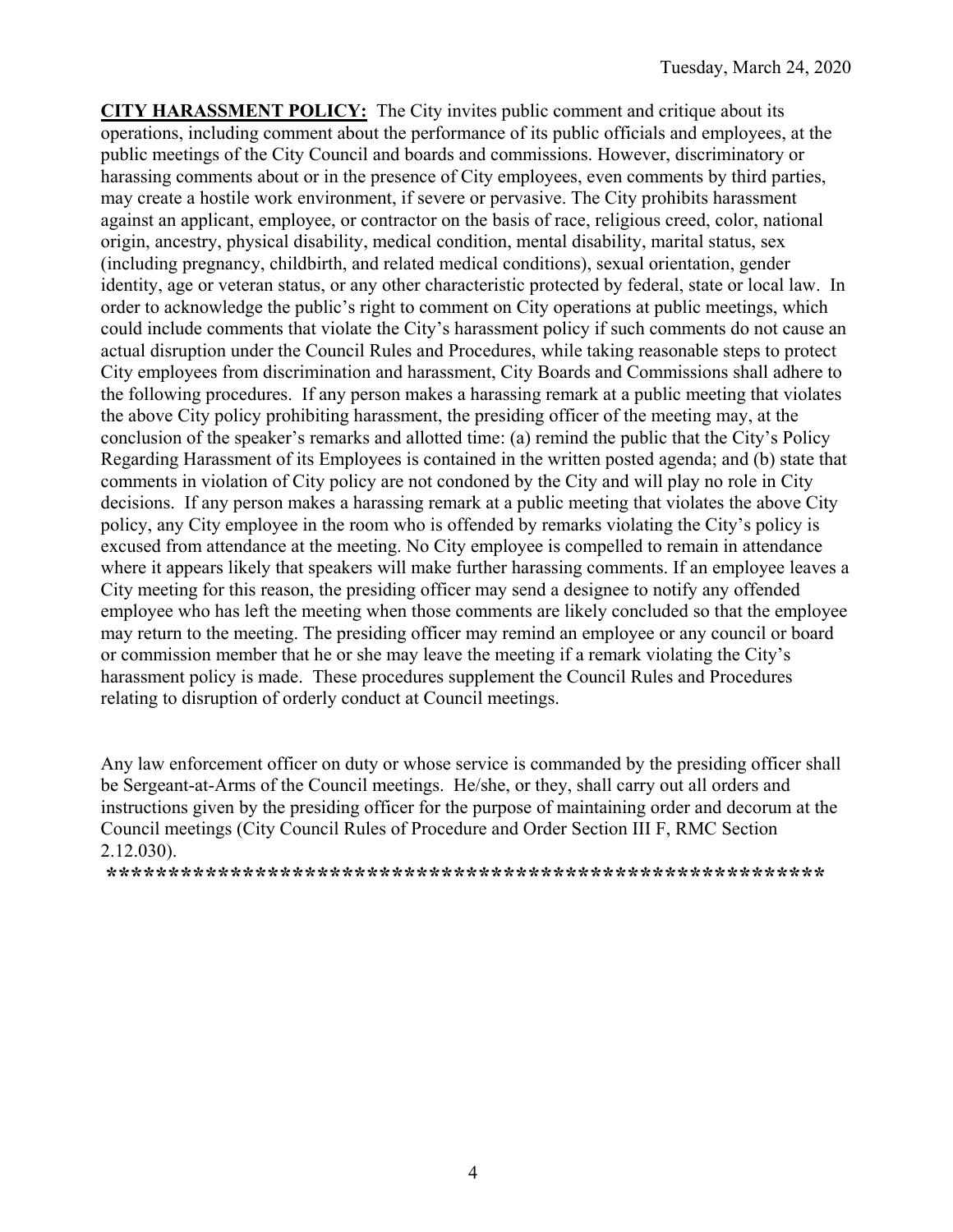# **REGULAR MEETING OF THE RICHMOND CITY COUNCIL**

6:30 p.m.

## **A. ROLL CALL**

- **B. STATEMENT OF CONFLICT OF INTEREST**
- **C. AGENDA REVIEW**
- **D. REPORT FROM THE CITY ATTORNEY OF FINAL DECISIONS MADE DURING CLOSED SESSION**

## **E. REPORT FROM THE CITY MANAGER**

#### **F. OPEN FORUM FOR PUBLIC COMMENT**

#### **G. CITY COUNCIL CONSENT CALENDAR**

- **G-1.** PROCLAMATION declaring March 2020 as Red Cross Month in the City of Richmond - Office of the Mayor (Mayor Tom Butt 620-6503)
- **G-2.** PROCLAMATION declaring April 2020 as Alcohol Awareness Month in the City of Richmond - Office of the Mayor (Mayor Tom Butt 620-6503).
- **G-3.** PROCLAMATION declaring April, 2020 as Sexual Assault Awareness Month in the City of Richmond - Office of the Mayor (Mayor Tom Butt 620-6503).
- **G-4.** RECEIVE a report on the recent resignation from City of Richmond boards, commissions, and committees, and vacancies as of March 18, 2020, and encourage interested individuals send applications to the City Clerk - Office of the Mayor (Mayor Tom Butt 620-6503).
- **G-5.** RECEIVE an update regarding the steps taken to address differentials, and on the development on a new policy outlining the City's proposed process for approving non-contractual differentials - Human Resources (Lisa Stephenson 620-6602).
- **G-6.** RECEIVE a report from the City Manager regarding the status of strategic plan priorities adopted by the City Council on March 26, 2019 - City Manager's Office (Laura Snideman 620-6512).
- **G-7.** ADOPT a resolution amending Fiscal Year 2019/20 to include the West County Agency adopted budget amount of \$400,000 for the joint use operation, maintenance and capital expenses between the West County Wastewater District and the Richmond Municipal Sewer District - Public Works Department (Yader Bermudez 774-6300).